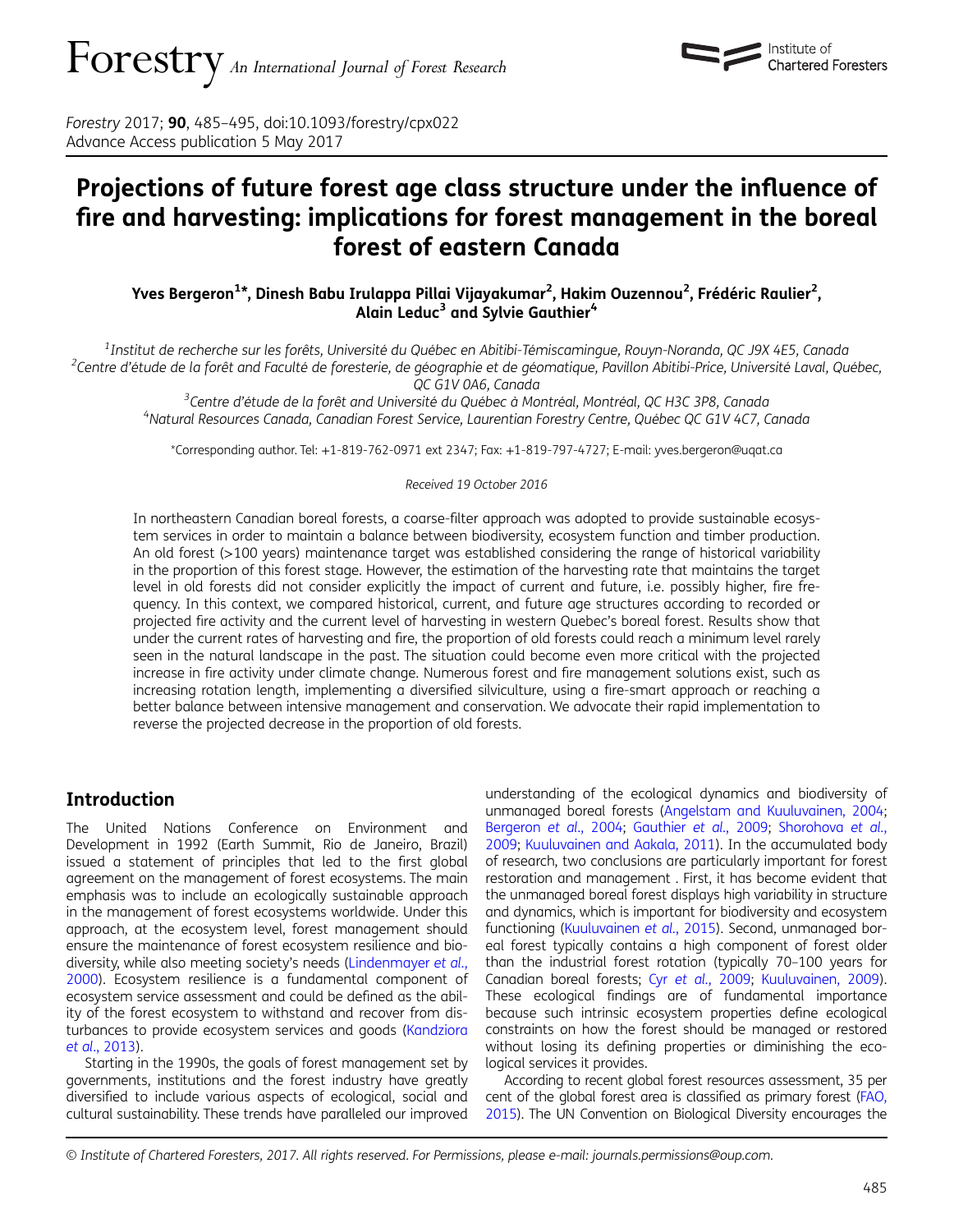conservation of old forests to create habitats of high value for the protection of biological diversity. The majority of old forests are located in the boreal and temperate regions of the Northern Hemisphere [\(Mackey](#page-9-0) et al., 2015). Indeed, most Canadian boreal forest regions have retained their structural and biological diversity due to the existence of a high proportion of inaccessible forests [\(Mackey](#page-9-0) et al., 2015), but the increase in the demand for wood products has led to the expansion of commercial logging activities towards northern boreal regions. Expansion of harvesting activities to the north implies operational constraints due to the increase in distance to processing mills and poor road infrastructure ([Jobidon](#page-9-0) et al., 2015) that make forest management less profitable for the forest industry. In addition to harvest, these are fire-prone, low productivity regions, and this could possibly speed up the loss of biodiversity and habitats at a global scale [\(Powers](#page-10-0) et al., 2013).

Currently, despite recognition of the importance of preserving old forest, forest management still predominantly employs clear-cut harvesting with short rotations relative to the mean interval between natural disturbances. Such even-aged silvicultural systems tend to reduce the proportion of older forest stands while homogenizing the forest structure ([Bergeron](#page-8-0) et al., [2006;](#page-8-0) [Bouchard and Garet, 2014](#page-8-0); Dhital et al.[, 2015](#page-9-0); [Kuuluvainen](#page-9-0) et al.[, 2015\)](#page-9-0). This management regime may result in the loss of biological and structural diversity (Venier et al.[, 2014](#page-10-0)), thereby reducing ecosystem resilience ([Kuuluvainen, 2009](#page-9-0)), particularly in a climate change context ([Gauthier](#page-9-0) et al., 2015b).

In its new Forest Act, the [Gouvernement du Québec \(2015\)](#page-9-0) includes ecosystem management, so forest managers are required, among other things, to target an age class structure within the regional natural range of variability that was historically created by fire ([Landres](#page-9-0) et al., 1999). However, the expected global change in future climate ([Hansen](#page-9-0) et al., 2006) will likely have a negative impact on boreal forests with a potential decrease in forest productivity due to summer droughts [\(Girardin](#page-9-0) et al.[, 2016](#page-9-0)), and changes in forest age structure and tree species composition ([Gauthier](#page-9-0) et al., 2014, [2015b](#page-9-0)) due to an increase in burn rates ([Bergeron](#page-8-0) et al., 2006). These changes could result in decreases in future timber supplies (Dhital et al.[, 2015](#page-9-0); [Gauthier](#page-9-0) et al.[, 2015a](#page-9-0)). Consequently, climate change will probably reduce the trade-off space existing between the supply targets required for a profitable forest industry, biodiversity conservation and climate change mitigation [\(Lemprière](#page-9-0) et al., 2013).

In that context, our objective was to assess the impact of current and future fire activity on the ability to reach and maintain an age structure target. More specifically, we aimed to assess the current (2010) and projected (2050) distribution of forest age classes at the scale of forest management units (FMUs) in relation to fire and harvesting rates. We conducted the study over a large region (area: 126 $\,$  000 km $^2)$  of the boreal forest in the northern zone of Quebec's managed forest in eastern Canada. In this region, there are specific targets of old forest maintenance that need to be included in all management plans (Jetté et al.[, 2013](#page-9-0); [Bouchard](#page-8-0) et al., 2015). Moreover, this area provided us with a large range of historical disturbance rates, including an east–west gradient of burn rate and a north–south gradient of harvesting rate [\(Grondin](#page-9-0) et al., 2014). To reach our objectives, we reconstructed and projected the age class structure using a variety of databases. We projected the future proportion of old forest up to 2050, based on the current harvesting rate and the current or future projected burn rate under climate change. We then compared our results with the targets fixed by the provincial government to maintain a natural range of variability and examined the impact of forest management strategies on the maintenance of old forests.

# Methods

#### Study area

The region selected for this study is located in the western black spruce feathermoss bioclimatic subdomain of Quebec ([Robitaille and Saucier,](#page-10-0) [1998,](#page-10-0) area of  $126000 \text{ km}^2$  $126000 \text{ km}^2$ , Figure 1). Fire is a dominant disturbance agent in this region. Fire cycle (as estimated with the fires that occurred between 1972 and 2009) varies from 67 to >1000 years [\(Gauthier](#page-9-0) et al., [2015c\)](#page-9-0). Harvesting activities began ca. 1900 and have intensified in the later part of the twentieth century (Figure [1](#page-2-0)). The topography is generally flat in the western part of the region and dominated by thick glaciolacustrine clay deposits originating from the proglacial Lake Ojibway [\(Robitaille and Saucier, 1998\)](#page-10-0). Topography is more broken in the central region with till-rich plateaus and, to the east, more accentuated, with rocky or till-covered hilltops [\(Messaoud](#page-9-0) et al., 2007). Mean annual temperature is 0.65°C with an average growing season of 165 days. Mean annual precipitation is 700 mm. This forest is dominated by black spruce (Picea mariana (Mill.) B.S.P.) and, to a lesser extent, by jack pine (Pinus banksiana Lamb.). The other species are aspen (Populus tremuloides Michx.), white birch (Betula papyrifera Marsh.) and white spruce (Picea glauca (Moench) Voss). The understory vegetation is composed of Sphagnum spp., feathermosses (mainly Pleurozium schreberi [Brid.] Mitt.), and ericaceous species (Rhododendron groenlandicum (bog Labrador tea), Kalmia angustifolia (dwarf-laurel), Vaccinium angustifolium (low sweet blueberry) and Vaccinium myrtilloides (velvetleaf blueberry)).

We obtained a map of FMUs from the ministère des Forêts, de la Faune et des Parcs du Québec (MFFP; Quebec's department responsible for forest management) and used by the Chief Forester's Office for their last timber supply calculations (2013–2018), from which we extracted delimitations of FMUs and the share of timber production and protected areas. Only FMUs that had more than 75 per cent of their area included in our study area were selected (19 units in total, with FMU areas varying between 700 and 22 200  $km<sup>2</sup>$ ).

In the current management plan of the study area, there is a requirement to maintain a minimum amount of old forest over the planning period. The historical proportion of old forest was derived from simulations based on disturbance regime data from previous studies covering fire history and spruce budworm outbreaks for the last 200 years at the scale of FMUs ([Bouchard](#page-8-0) et al., 20[1](#page-3-0)5; Table 1). This provided the historical median abundance of old forest (hereafter, historical amount of old forest), which was then used by the MFFP to set an old forest maintenance target aimed at maintaining a minimum of 30 per cent of the historical old forest proportion over 80 per cent of the area of each FMU [\(Jetté](#page-9-0) et al.[, 2013](#page-9-0); Table [1](#page-3-0)). This threshold was based on a meta-analysis by [Andrén \(1994\)](#page-8-0) concerning the fragmentation effect on bird and mammal species. When setting this target, no provision was made for the impact of current fire frequency as well as the possible increase in fire activity due to climate change on the proportion of old forest.

### Determination of forest age class structures for the year 2010

An estimation of the proportion of old forest in 2010 without harvesting was carried out to be used as the baseline to evaluate the pressure already exerted by harvesting on the proportion of old forest. We derived two forest age class structures for the year 2010 (Table [1](#page-3-0)): one with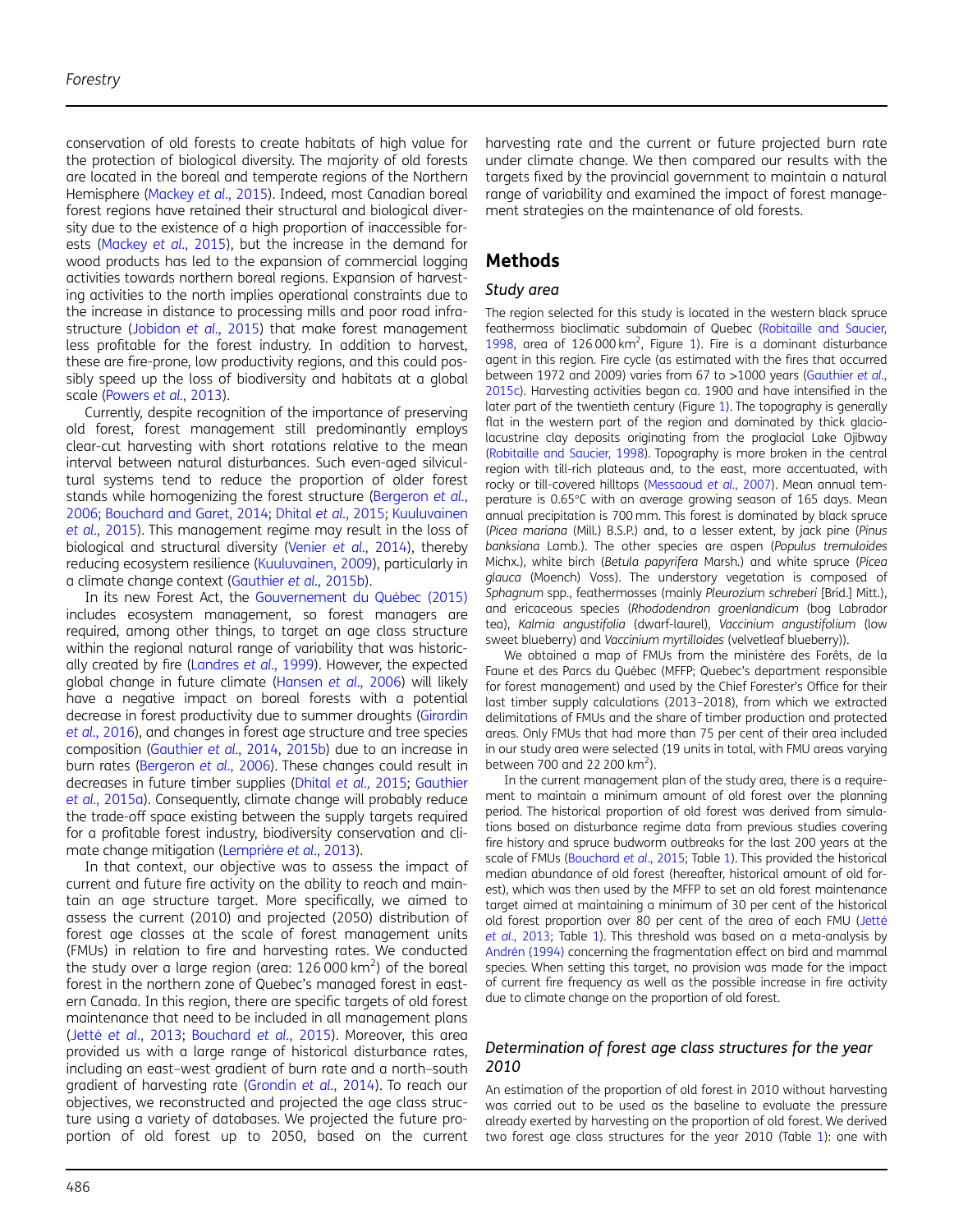<span id="page-2-0"></span>

Figure 1 Map showing the location of the study area (a) and the area covered by clear-cut harvesting over time on the landscape within the study area (b). Harvesting data were derived from the SIFORT geodatabase updated to 2010. Map of forest management units (FMUs) (c). The study area was divided into four regions on the basis of historical fire cycle (FC) data (short: white; intermediate: dark grey; [Bouchard](#page-8-0) et al., 2015) and the proportion of old forest that should have been observed if no harvesting had occurred (hatched: less than 50 per cent; no hatching: more than 50 per cent). See Supplementary data for specific FMU information on harvesting rate and proportion of old forest.

both fire and harvesting (managed) and one with fire only (natural). We used the following age classes: 0–20 (10), 21–40 (30), 41–60 (50), 61–80 (70), 81–100 (90), and >100 years old (100+). First, when considering both fire and harvesting, the age class structures were directly derived from SIFORT (an information system on forest composition based on a raster geodatabase ([Pelletier](#page-9-0) et al., 2007) established by MFFP). This database is derived from the photointerpretation of aerial photographs (scale: 1:15 000) taken between 1990 and 2000 (corresponding to the third inventory programme). Each SIFORT unit matches a rectangular tile of  $15^{\circ}$  of latitude and  $15^{\circ}$  of longitude, covering ~14 ha (hereafter pixels), and provides information on forest stand composition, age, cover density, height, soil characteristics and past disturbances. We further updated this database to 2010 using the forest

maps updated yearly by the MFFP to account for harvesting operations. As forest age classes in this database are determined by photointerpretation and have some uncertainty, we used inventory forest sample plots provided by the MFFP to take this into account. This inventory covers the whole study region at a relatively high density (8 plots/100 km<sup>2</sup>). For each age class mapped, we computed the standard deviation of the difference between the age on the map and the age of the plots. We then derived a normal distribution centred on 0 using this standard deviation; from which negative and positive values can be applied to the age class mapped in order to reflect the uncertainty (see below for more details on how it was used).

Second, to obtain the age structure with fire only (natural) in 2010, we needed to evaluate the age class structure in harvested pixels. To do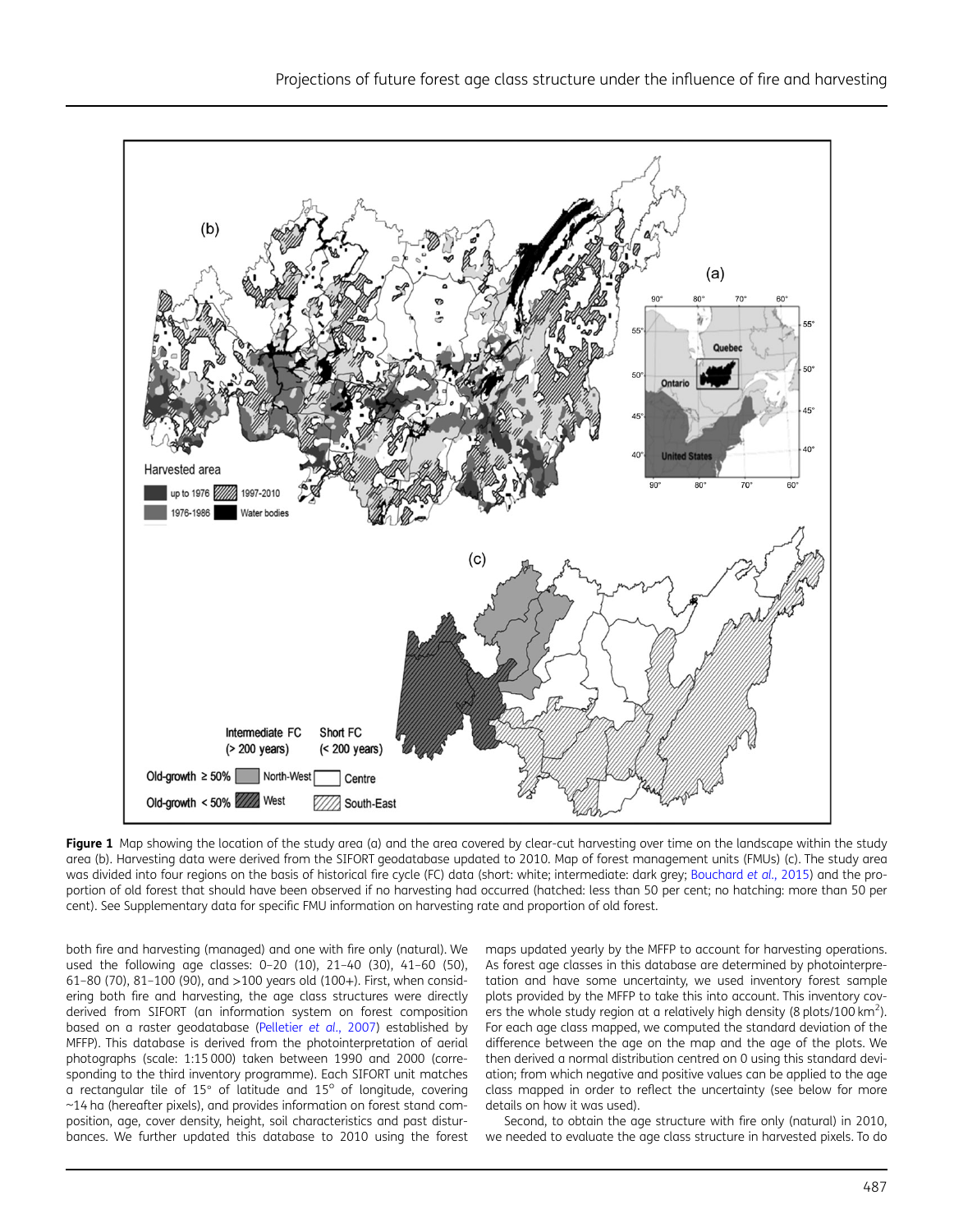| Information                                             | Explanation                                                                                                                                      | Information provenance                                                                                                                                                              |
|---------------------------------------------------------|--------------------------------------------------------------------------------------------------------------------------------------------------|-------------------------------------------------------------------------------------------------------------------------------------------------------------------------------------|
| Historical values                                       | Median of historical proportion of old forest (>100 years)<br>based on simulation of disturbance regime over the last<br>200 years for each FMU. | Bouchard et al. (2015)                                                                                                                                                              |
| Target values                                           | Maintain at least 30% of the historical values over 80% of<br>the FMU.                                                                           | Jetté et al. (2013)                                                                                                                                                                 |
| <b>Current age classes</b>                              |                                                                                                                                                  |                                                                                                                                                                                     |
| Current age class<br>with fire and<br>harvesting (2010) | The age class observed in the forest in 2010.                                                                                                    | Based on MFFP forest inventory data                                                                                                                                                 |
| Current age class<br>with fire only<br>(2010)           | It represents an estimation of the age structure in 2010 if<br>harvesting had not occurred.                                                      | Based on MFFP forest inventory data and age reconstruction of<br>the harvested stands from Irulappa Pillai Vijayakumar et al.<br>(2015)                                             |
| <b>Future age classes</b>                               |                                                                                                                                                  |                                                                                                                                                                                     |
| Without harvest,<br>with current fire                   | An estimate of the amount of old forest present in the<br>future with current future fire activity.                                              | Simulation from 2010 to 2050 using recent burn rate and its<br>variability.                                                                                                         |
| Without harvest.<br>with future fire                    | An estimate of the amount of old forest present in the<br>future with projected future fire activity.                                            | Simulation from 2010 to 2050 using projected burn rates from<br>Boulanger et al. (2014) with no variability.                                                                        |
| With harvest,                                           | The estimate at which the ability to maintain the target                                                                                         | Simulation from 2010 to 2050 using                                                                                                                                                  |
| without fire                                            | until 2050 is currently set.                                                                                                                     | harvesting rates derived from Bureau du Forestier en chef<br>(2015)                                                                                                                 |
| With harvest, with<br>current fire                      | An estimate of the amount of old forest present in the<br>future under current fire activity and current harvesting<br>rates.                    | Simulation from 2010 to 2050 using recent burn rate and its<br>variability and harvesting rates derived from Bureau du<br>Forestier en chef (2015)                                  |
| With harvest, with<br>future fire                       | An estimate of the amount of old forest present in the<br>future under projected future fire activity and current<br>harvesting rates.           | Simulation from 2010 to 2050 using projected burn rates from<br>Boulanger et al. (2014) with no variability and harvesting<br>rates derived from Bureau du Forestier en chef (2015) |

<span id="page-3-0"></span>Table 1 Description of comparison values, current age structure definition and description of the different simulation scenarios.

so, we used the age class distribution of the time since the last fire map- (1880–2000, 120 years) of [Irulappa Pillai Vijayakumar](#page-9-0) et al. (2015), which also allowed for an evaluation of the uncertainty around the age class. [Irulappa Pillai Vijayakumar](#page-9-0) et al. (2015) did not provide a time since last fire value for cells when 50 per cent or more of their area had been disturbed by harvesting before 2000 (8.6 per cent of the pixels mapped). In this case, we used the natural disturbance interval estimated by [Bouchard](#page-8-0) et al. (2015) to which we attributed an age class derived from a negative exponential model [\(Van Wagner, 1978\)](#page-10-0). Finally, to take recent fires into consideration, we updated the two age structures to 2010 using the 2000–2010 fire maps produced by the MFFP.

#### Projection of forest age structures to the year 2050

We used both age structures (with and without harvesting) at year 2010 and projected the age class structures of the FMUs up to 2050 for several scenarios (Table 1; Figure [2](#page-4-0)): (1) without harvesting, (2) at the current harvesting rate constrained to maintain a minimum proportion of old forests, but with no consideration for future fire occurrence, (i.e. what is currently used to assess if the proportion of old forest can be maintained over the next 40 years); and (3) as in the second scenario, but including the random occurrence of fire events (see below for more details) in the future. The scenario without fire represents a particular case in which assumptions about potential losses to fire are excluded based on the idea that forest would be entirely protected against fire either due to an increase in firefighting efficiency or to a decrease in future burn rate in the older age class due to change in forest cover composition ([Terrier](#page-10-0) et al., [2013](#page-10-0), but see [Bernier](#page-8-0) et al., 2016). The third scenario makes it possible to estimate the proportion of old forest by taking both fire activity and harvesting rate into account. This scenario considers two different variants of fire activity: one based on the current fire activity and the other using projections of future fire activity (Table 1, Figure [2\)](#page-4-0).

Using a non-spatially explicit modelling approach similar to that developed by [Reed and Errico \(1986](#page-10-0); their equation (9)), we projected the future forest age structure for time periods of 20 years using FMUs harvesting rates and, for the scenarios that include fire, using the burn rate (see [Supplementary](http://forestry.oxfordjournals.org/lookup/suppl/doi:10.1093/forestry/cpx022/-/DC1) data) from 2010 to 2050. Harvesting was only allowed in the timber production area, as FMUs include both protected and timber production areas. At the start of a new period, the area in the first age class is equal to the total area that has been disturbed (harvested or burned) during the preceding period, while the other age classes (30–90) are updated for each period by transferring the area left at the end of the preceding period to the next age class. The last age class (100+) is not upper-bound and, as a consequence, it cumulates all older ages into the same class.

To set the harvesting rate, we used data from publicly available timber supply calculations reports issued by the Chief Forester's Office [\(Bureau du](#page-8-0) [Forestier en chef du Québec, 2015\)](#page-8-0) for each FMU [\(Supplementary](http://forestry.oxfordjournals.org/lookup/suppl/doi:10.1093/forestry/cpx022/-/DC1) [Material\)](http://forestry.oxfordjournals.org/lookup/suppl/doi:10.1093/forestry/cpx022/-/DC1). A minimum harvesting age was set to 80 years so that harvesting could only occur in the last two age classes (90 and 100+), reflecting the slow growth of forest in the study area ([Gauthier](#page-9-0) et al., 2015c). Harvesting was simulated to occur first in the oldest age class (oldest-first rule, e.g. [Gustafson](#page-9-0) et al., 2000, as is usually practiced in the study area). A constraint was added to the simulation model to maintain the target of oldest age class, so as to prevent harvesting in this age class when its abundance was below a target value fixed by MFFP.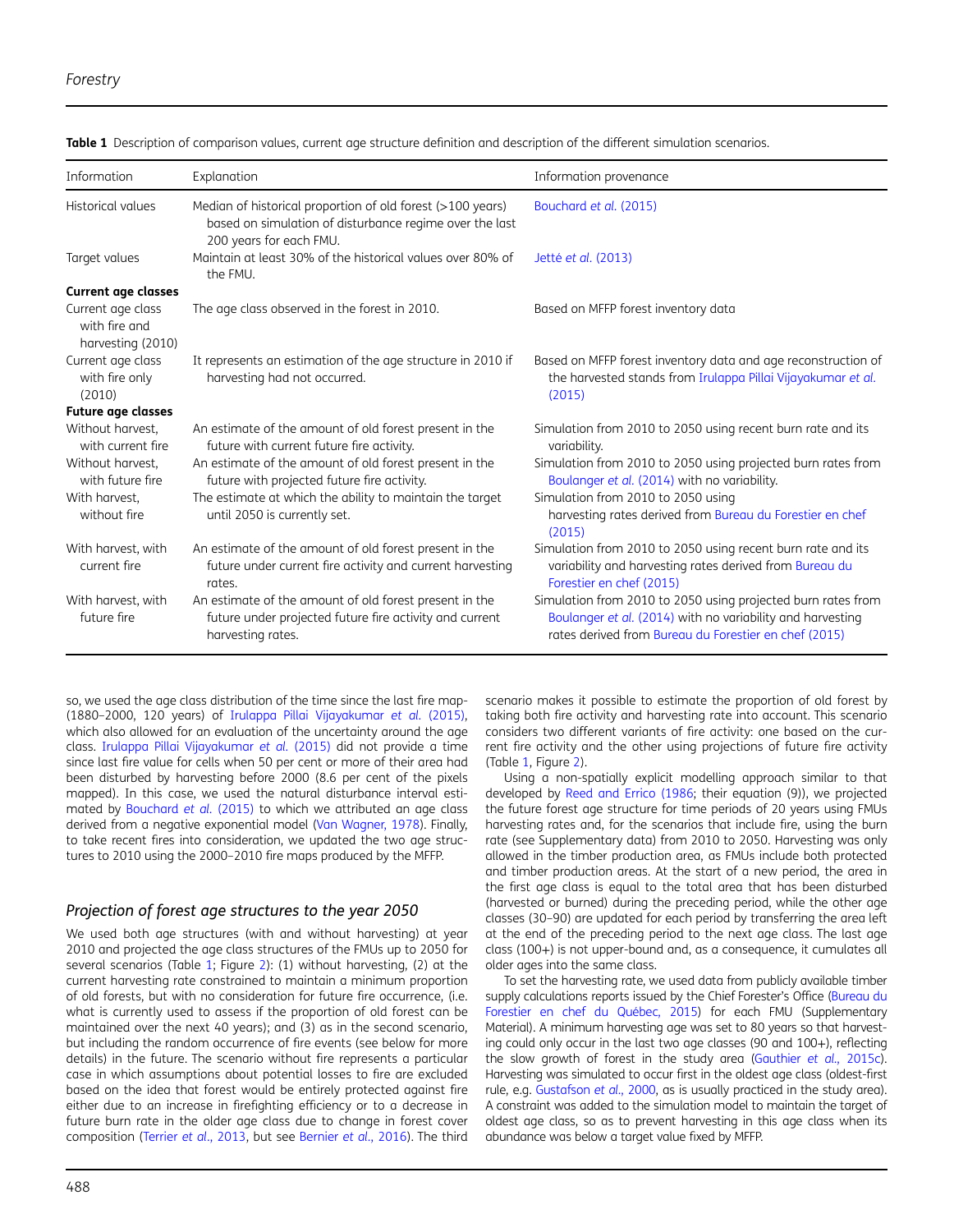<span id="page-4-0"></span>

Figure 2 Age structure in 2010 and scenarios considered for the projection of old forest abundance for each forest FMU in 2030 and 2050.

To set burn rate, as in [Reed and Errico \(1986\),](#page-10-0) we assumed that all stands have an equal probability of burning, regardless of their age. In the cases where we assumed the future burn rate would be the same as the one observed between 1972 and 2009 we used the annual burn rates for fire zones estimated by [Gauthier](#page-9-0) et al. (2015c) . We therefore assumed that the past fire activity would remain the same for the next 40 years (i.e. the fire activity for the 2010–2050 period would be equivalent to that observed between 1972 and 2009). In this scenario, we assumed a future fire activity that would be similar to that of the recent past (similar climatic conditions, similar fire suppression policy and efficiency). For each 20-year period, we randomly picked (with replacement) 20 annual burn rates estimated between 1972 and 2009 for each fire zone to derive a periodic burn rate. For this purpose, we assumed that annual burn rates were independently distributed over time and that annual fire probabilities were similar to annual burn rates ([Van Wagner, 1978](#page-10-0)). The burn rate observed during a given period of time (e.g. 20 years) was then equivalent to the complementary value of the probability of observing no fire during that period:

$$
b_{20} = 1 - \prod_{i=1}^{20} (1 - b_i)
$$
 (1)

where  $b_{20}$  is the periodic burn rate for 20 years, and  $b_i$  is the annual burn rate.

In the cases for which fire activity was projected according to future climate projection, we used the future burn rates (2011–2040) provided by [Boulanger](#page-8-0) et al. (2014). They developed a non-parametric model at the national scale for Canada by relating the observed burned area (1959–1995) to climate variables and then projecting burned areas using climate conditions provided by the IPCC SRES A2 scenario [\(Nakicenovic](#page-9-0) et al., 2000) from the Canadian Regional Climate Model. In this scenario, which represents extremely severe fire-conducive conditions, no variation in periodic burn rate is simulated.

#### Number of simulations

All scenarios (Table [1\)](#page-3-0) were computed at the FMU level and were repeated 1000 times to account for the uncertainty in age classes and the random nature of fire activity. The uncertainty related to the

assessment of either mapped forest age or the age of the harvested forest was taken into account to allow for variation in the age distribution previously described in each simulation. Uncertainty was defined by error bars representing the 5th and 95th percentile of the replicates. For the burn rate, it varied following simulated scenarios (with the variability in recent empirical burn rates), while the harvesting rate derived from the data of the Chief Forester's Office was constant. For all scenarios, we assumed that the vegetation composition would not change significantly over the next few decades [\(Boulanger](#page-8-0) et al., 2013).

From the 1000 runs, we computed the median proportion of old forest for each scenario and each period (see [Supplementary d](http://forestry.oxfordjournals.org/lookup/suppl/doi:10.1093/forestry/cpx022/-/DC1)ata). Finally, to simplify the presentation of the results, we grouped the FMUs into four regions using the following two criteria: first, we divided the FMUs into two groups according to the fire cycle information provided by [Bouchard](#page-8-0) et al. (2015), i.e. a short fire cycle (less than 200 years) or an intermediate fire cycle (between 200 and 1000 years). We then further subdivided these two sets according to the relative importance of old forests in the current age structure, to reflect the fact that the harvesting rate is non-uniformly distributed over the study area (Figure [1a](#page-2-0)). FMUs in which current old forests had more than of the expected median proportion (>50 per cent) estimated by [Bouchard](#page-8-0) et al. (2015) were therefore grouped together (Figure [1b](#page-2-0); see [Supplementary Material](http://forestry.oxfordjournals.org/lookup/suppl/doi:10.1093/forestry/cpx022/-/DC1) for descriptive data on each FMU). We used the area's weighted mean of median values and of their deviation for each scenario to illustrate changes in the proportion of old forest from 2010 to 2050.

#### Comparison with the historical amount of old forest and the Government of Quebec targets

We had two different values against which we compared current and future proportions of old forest under all our simulated scenarios. First, we compared it against the median historical (last 200 years) values of old forest proportion as determined by [Bouchard](#page-8-0) et al. (2015) and, second, against the target proportion set by MFFP for each FMU. Finally, in the cases where target values were not met under the current harvesting rate, we used scenarios in which the harvesting rate was gradually reduced (by increments of 1 per cent) until the minimum amount of old forest was reached.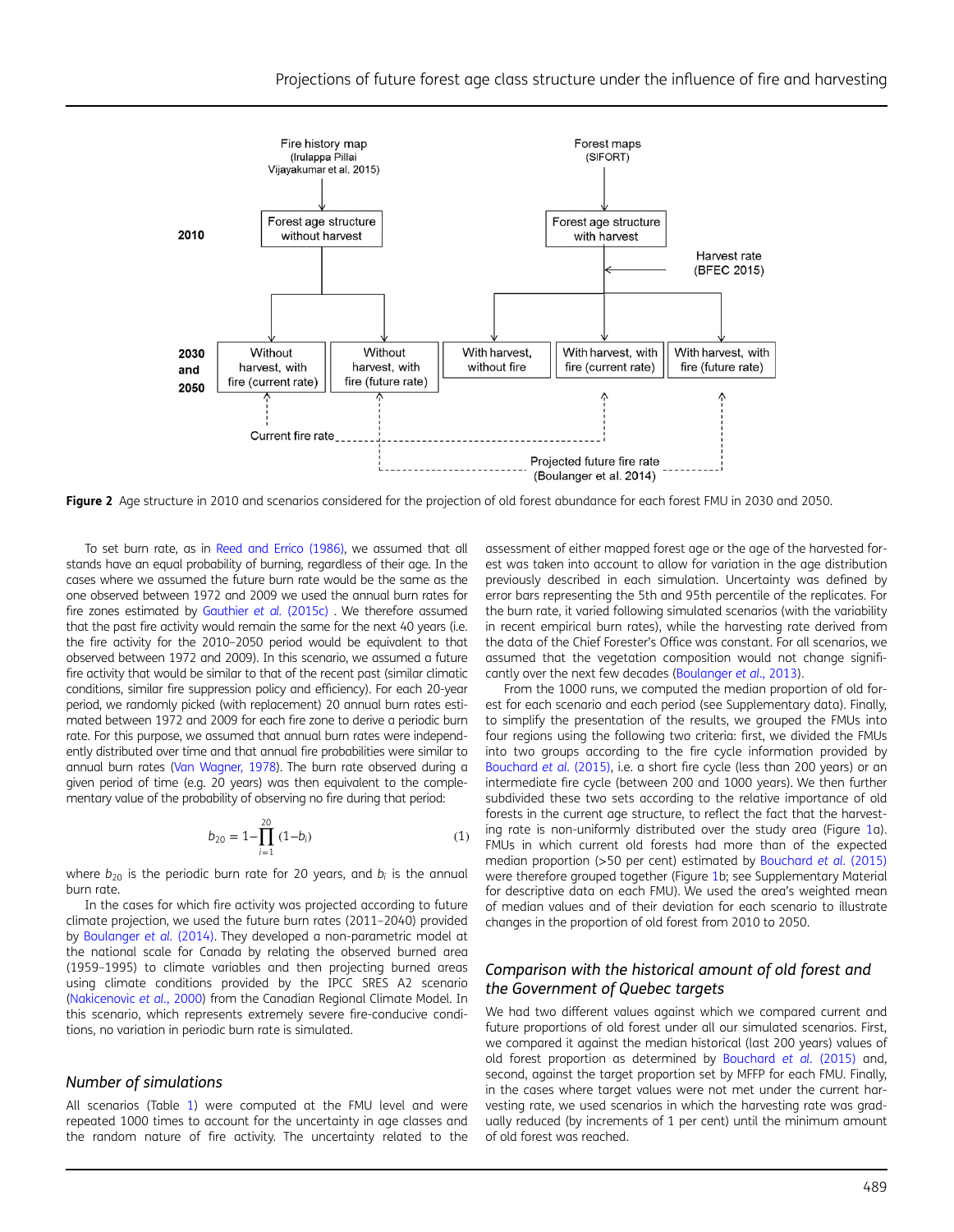### Results

The proportion of old forest present in 2010 varied little (from 21 to 28 per cent) among regions (Figure 3) and, harvesting had already reduced the abundance of old forest in all regions. As shown by the age structure without harvesting in 2010, all four regions would present a proportion of old forest that should vary between 40 per cent (Centre) and 58 per cent (West) of their forested areas (Figure 3). The western part of the study area (West region) appears to be the most affected by past harvesting practices, with only 40 per cent of the expected amount of old forest remaining; the southeastern part follows with 45 per cent. The northern parts of the study region (North-West and Centre regions) appear more pristine, maintaining 56–65 per cent of their expected amount of old forest.

The amount of old forest that we estimated for 2010 without harvesting is similar to historical values, except for the North-West region, where it is lower (Figure [4](#page-6-0)). Projections of future age structure without harvesting result in an increase in old forest as compared with both 2010 and historical values if fire frequency remains similar to the current one in all regions (Figure [4\)](#page-6-0). However, it would decrease in three regions should burn areas increase as projected for the future, reaching levels similar to historical values in the North-West region, or slightly lower for the Centre and South-East regions (Figure [4\)](#page-6-0).

Even under a complete control of fires, when applying the target of old forest maintenance (without fire), the abundance of old forest decreases in the near future (Figure [4\)](#page-6-0). Considering the current harvesting rate, i.e. 0.80 (Centre), 0.87 (West), 0.88 (North-West) and 1.00% y−<sup>1</sup> (South-East), combined with either the current or the projected future burn rate [\(Supplementary](http://forestry.oxfordjournals.org/lookup/suppl/doi:10.1093/forestry/cpx022/-/DC1) [Material](http://forestry.oxfordjournals.org/lookup/suppl/doi:10.1093/forestry/cpx022/-/DC1)), the abundance of old forest would drop in the future in most parts of the study area (Figure [4](#page-6-0)). With less than 1 (future burn rate) to 4 per cent (current burn rate) of old forest in 2050, the South-East region would register the most important drop. The Centre region does slightly better, with 9–17 per cent of stands older than 100 years by 2050. Both western regions perform better, with old forest abundance varying between a minimum of 14 per cent (West region with future burn rate) to a maximum of 28 per cent (North-West region with current burn rate; Figure [4\)](#page-6-0). However, both regions are close to the minimum cut-off value set by Jetté et al. [\(2013\)](#page-9-0): in the West region, both with current or projected fire activity whereas in the North-West region only under future fire projection, Figure [4](#page-6-0).



Figure 3 Forest age structures (aggregated by class of FMUs) for the year 2010 with fire only (light grey) or with fire and clear-cut harvesting (black) for the four regions of the study area (see Figure [1](#page-2-0)b). Error bars correspond to 95th percentile of 1000 simulation runs.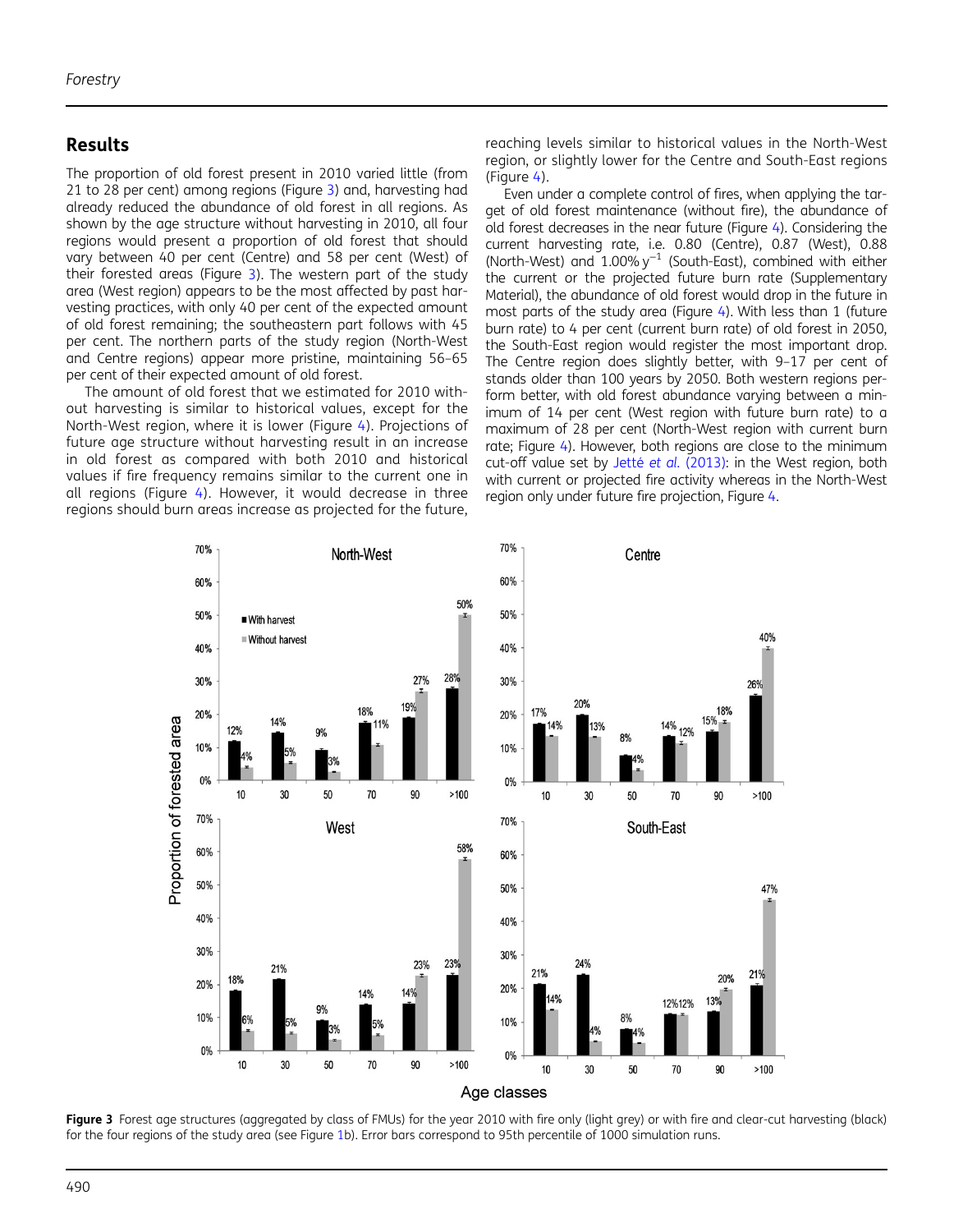<span id="page-6-0"></span>

Figure 4 Abundance of old forests (>100 years) for the years 2010, 2030 and 2050, with or without harvesting, without fire or with current (1970–2010) or future (increasing – [Boulanger](#page-8-0) et al., 2014) burn rates. These proportions are compared with their historical values [\(Bouchard](#page-8-0) et al., [2015\)](#page-8-0). The black line corresponds to the targeted amount of old forest in management plans. For 2030 and 2050, values are the mean of the median values and of their deviation of old growth proportion obtained from 1000 simulations of each scenario.

In the South-East region, the clear-cut harvesting rate would need to be reduced by 36 per cent to maintain the proportion of old forest above its minimum value until 2050 under current burn rate conditions. If the burn rate increases due to climate change, clear-cut harvesting rates would have to be reduced by 26 and 61 per cent in the Centre and South-East regions, respectively.

### **Discussion**

The fact that fire and harvesting regimes interact and exacerbate the loss of old forest is not a new observation. It has already been shown for many regions of Canada and Scandinavia [\(Cyr](#page-9-0)

et al.[, 2009;](#page-9-0) [Bergeron and Fenton, 2012](#page-8-0); Venier et al.[, 2014;](#page-10-0) [Kuuluvainen](#page-9-0) et al., 2015). The main message in our assessment is that despite the recent efforts to maintain a minimum amount of old forest in the managed forest, the decreasing trend could continue (Figure 4) and soon reach critical levels that ecosystems have not experienced in the past.

The level at which the low abundance of old forests becomes critical is debatable. There is great variability in the response of individual species to habitat loss [\(Lindenmayer](#page-9-0) et al., 2005). When marked changes in the pattern of species occurrence in remnants of suitable habitats do occur, a cut-off value between 10 and 30 per cent of that habitat is often identified [\(Swift and](#page-10-0) [Hannon, 2010;](#page-10-0) [Imbeau](#page-9-0) et al., 2015). Cyr et al. [\(2009\)](#page-9-0) looked at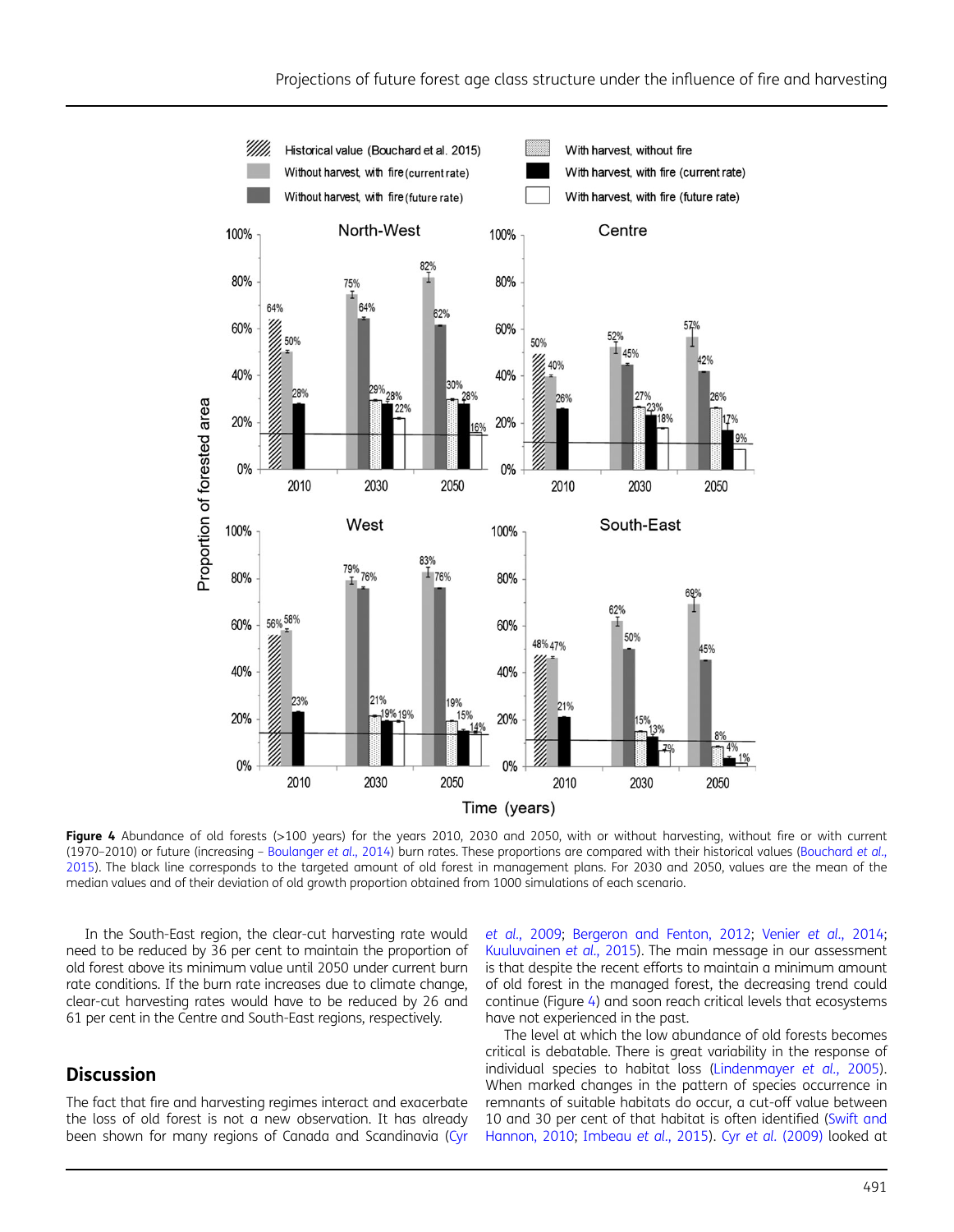the complete Holocene period for western Quebec and estimated that during the Holocene, forests over 100 years old always accounted for more than 30 per cent in the landscape (with a mean of ca. 55 per cent). Cyr et al.'[s \(2009\)](#page-9-0) results were obtained for a region with a relatively short fire cycle in western Quebec; therefore, in eastern Quebec, where current and, pos-sibly Holocene burn rates were lower [\(Bouchard](#page-8-0) et al., 2008; Remy et al.[, 2017\)](#page-10-0), the historical minimum amount of old forest might have been even higher. Using simulations, [Bouchard](#page-8-0) et al. [\(2015\)](#page-8-0) estimated that the lowest amount of old forest should be between 30 and 40 per cent in our study area. However, the current minimum cut-off value for the abundance of old forest in our study area for the year 2010, i.e. 30 per cent of the expected historical old forest amount over 80 per cent of the forested area (Table [1;](#page-3-0) Jetté et al.[, 2013\)](#page-9-0), corresponds to maintaining only 13–15 per cent of old forest (Figure [4](#page-6-0)). These values are below the historical minimum values observed in the above mentioned studies, and even those minimum values are difficult to sustain in all cases when future fire activity is included (Figure  $4$ ). In our simulations without harvesting (Figure [4](#page-6-0)), there is an increasing abundance of old forest. In fact, even when using an extreme scenario such as the future projection of burn rate that we are using, the amount of old forest would remain above 42 per cent by 2050. However, our results indicate that with the current rate of harvesting, the amount of old forest would decrease below the median value reported by [Bouchard](#page-8-0) et al. (2015), indicating that the future decrease in old forest has more to do with the rate of clear-cutting than with the increase in future fire activity.

All simulation exercises involve an oversimplification of reality. In our case, we use a non-spatially explicit model that considers all productive stands to be available for harvesting. In reality, many stands can present a limited accessibility due to the surrounding topography. For instance, stands occupying steep slopes or located at the top of a hill may not be accessible for harvesting. When FMUs occur on rugged relief, the amount of residual forest that is unharvested due to limited access could represent a non-negligible proportion of landscape, thereby increasing the amount of old forest maintained. Our simulation takes into account conservation areas in the evaluation of the proportion of old forest but not inaccessible stands. However, it should be noted that, as these elements of the landscape are different in their physical set-up, they may not always have the same forest productivity as the harvested landbase. Therefore, their maintenance does not preclude the need to maintain part of the old productive forest.

The lack of variation in future projected burn rates can be seen as unrealistic. In fact, empirical data on fire occurrence show that burn rate varies from year-to-year and from decadeto-decade. The effect of climate change on variability in burn rate is largely unknown. In this regard, our simulations probably show an underestimated variability in the proportion of old forest in the future. The burn rate used in our simulations was also insensitive to vegetation composition. However, studies suggest that young forests especially if dominated by broadleaved trees may be more likely to be avoided by fire than old ones ([Bernier](#page-8-0) et al.[, 2016](#page-8-0)). This can contribute to reducing the regional burn rate, although it may decrease the amount of old forest even faster [\(Boulanger](#page-8-0) et al., 2017).

Another simplification comes from the use of a constant harvesting rate over the 2010–2050 simulation horizon. In reality,

harvesting rate is reviewed every 5 years by Chief Forester's Office in Quebec. Loss of mature and old forest areas to fire is therefore considered in each revision of the annual allowable cut. Managing fire loss a posteriori usually provides an opportunity to harvest more volume in the short term, but it may involve successive downward revisions of annual allowable cut [\(Savage](#page-10-0) et al.[, 2011\)](#page-10-0) and repeated hard negotiations opposing the forest industry to environmental group in the long run.

#### Potential solutions

Despite these limitations, our results also suggest that even the minimum proportion of old forest could be difficult to maintain with the projected harvesting rates under the current fire cycle in some regions, and in all regions until 2050 if the fire rate increases as expected due to climate change (Figure [4\)](#page-6-0). Moreover, we have shown that meeting such minimum old forest targets for 2050 could imply a significant reduction in annual clear-cut harvesting rates (from 26 to 61 per cent) as shown for the two regions where the target could not be met especially if the change in future fire risk is included. As ecosystem management aims to somewhat reproduce the forest age structure resulting from historical fire frequency generally defined over a long period in the past, the low fire activity observed after the Little Ice Age, as compared with what happened before that period, offered the opportunity to replace fire with clear-cutting as a way to emulate natural disturbances ([Bergeron](#page-8-0) et al., 2002; [Lauzon](#page-9-0) et al., 2006; [Gauthier](#page-9-0) et al., 2009). In this context, harvesting was contributing to replacing fire in order to maintain a forest age structure that was more similar to the historical range of variability ([Seymour and Hunter, 1999;](#page-10-0) Chaieb et al.[, 2015](#page-8-0)). However, the decrease in old forest projected after 2010 clearly indicates that the possibility of replacing fire by clear-cutting will be decreasing in the future.

Many solutions in terms of forest or fire management are available to maintain old forests while minimizing the impact on allowable cuts and they have been proposed a long time ago (e.g. [Seymour and Hunter, 1999](#page-10-0); [Bergeron](#page-8-0) et al., 2002). In terms of forest management, the use of longer forest rotations to retain more old forest [\(Kneeshaw and Gauthier, 2003\)](#page-9-0) is a possible strategy for minimizing the differences between a managed and a natural forest landscape ([Burton](#page-8-0) et al., 1999). Longer rotations negatively affect the level of periodic harvesting (e.g. [Cissel](#page-8-0) et al.[, 1999](#page-8-0)) and, therefore, the timber supply. Such a reduction needs to be compensated by a higher value for the harvested timber, which may come from larger log dimensions or from a different log processing that maximizes lumber recovery ([Liu and](#page-9-0) [Zhang, 2005](#page-9-0)). Reduction of the clear-cut harvesting rate can also be compensated by the use of partial cutting [\(Bergeron](#page-8-0) et al.[, 2002;](#page-8-0) Garet et al.[, 2012;](#page-9-0) Dhital et al.[, 2015\)](#page-9-0). However, partial cutting activities have been difficult to implement extensively because of their higher harvesting costs when compared with those of clear-cutting (e.g. Liu et al.[, 2007](#page-9-0)). Again, higher costs can be compensated by the larger size of the harvested timber (Liu et al.[, 2007;](#page-9-0) Moore et al.[, 2012](#page-9-0)). Finally, increasing the proportion of protected forest can also increase the proportion of old forest and the loss of managed area could be compensated by a higher productivity in a portion of the FMU using intensive management. This approach, called Triad [\(Seymour and Hunter,](#page-10-0)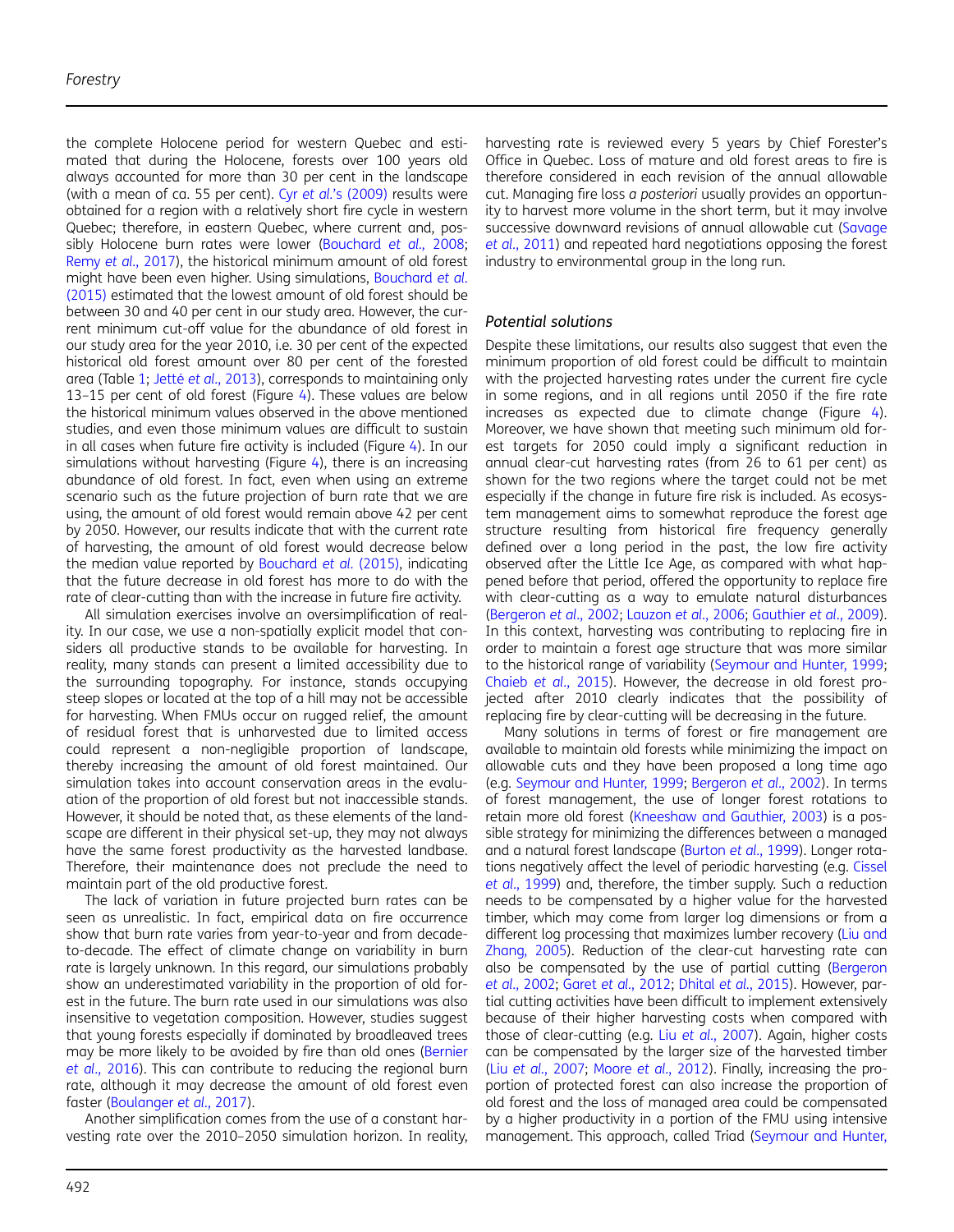<span id="page-8-0"></span>[1992\)](#page-10-0), is particularly interesting when the potential for increasing productivity is high (Tittler et al.[, 2016\)](#page-10-0).

Whatever the forest management solution(s) selected, current and future fires will have an impact on the remaining proportion of old forest. Maintaining old forest at their historical level is not only desirable for biodiversity, it could also be seen as a means of decreasing the risk of not being able to salvage the future burned forest (Leduc et al.[, 2015](#page-9-0)). Such a trade-off may help compensate for some of the costs related to the implementation of old forest maintenance strategies. Manipulating forest composition in order to decrease fire susceptibility (fire smart strategy) could also be an alternative to decrease the loss of for-est to fire (Terrier et al.[, 2013](#page-10-0); [Girardin and Terrier, 2015](#page-9-0)). Improving fire suppression success could be done mainly in areas that are intensively managed since fire suppression is difficult to perform in remote areas that are more difficult to access [\(Gauthier](#page-9-0) et al., 2005).

# Conclusion

Trying to implement a minimum threshold of old forest without taking disturbance events into account could be seen as a hazardous practice in an environment that is at risk [\(Savage](#page-10-0) et al., [2010\)](#page-10-0). Our results clearly show that it will be difficult to meet and maintain the target fixed for the amount of old forest if the current rate of harvesting with clear-cutting remains the same, especially in the context of higher burn rates projected under climate change. Current management plans, however, include very few of the existing silvicultural alternatives to clear-cutting, fire smart strategies or intensive management solutions that could help maintain old forests. Fortunately, it is not too late to change forest management strategies as several solutions do exist. If these solutions are implemented rapidly, we still have a chance of maintaining the old forest stage that provides part of the ecosystem services we get from forested areas. Otherwise, we may have to face a situation where restoration will be the only remaining solution, the cost of which is known to be quite high.

# Supplementary data

[Supplementary data are available at](http://forestry.oxfordjournals.org/lookup/suppl/doi:10.1093/forestry/cpx022/-/DC1) Forestry online.

### Acknowledgements

We thank Marie-Andrée Vaillancourt and Steve Cummings for their comments on earlier drafts of the paper and Isabelle Lamarre for her careful revision of the text. We also thank the anonymous reviewers and the Editor-in-chief for comments that greatly improved the manuscript.

# Conflict of interest statement

None declared.

# Funding

Natural Sciences and Engineering Research Council of Canada (IRCPJ 222673-13 and STPGP479283).

### References

Andrén, H. 1994 Effects of habitat fragmentation on birds and mammals in landscapes with different proportions of suitable habitat: a review. Oikos 71, 355–366.

Angelstam, P. and Kuuluvainen, T. 2004 Boreal forest disturbance regimes, successional dynamics and landscape structures – a European perspective. Ecol. Bull. 51, 117-136.

Bergeron, Y., Leduc, A., Harvey, B.D. and Gauthier, S. 2002 Natural fire regime: a guide for sustainable management of the Canadian boreal forest. Silva Fenn. 36, 81–95.

Bergeron, Y., Gauthier, S., Flannigan, M. and Kafka, V. 2004 Fire regimes at the transition between mixedwood and coniferous boreal forest in northwestern Quebec. Ecology 85, 1916–1932.

Bergeron, Y., Cyr, D., Drever, C.R., Flannigan, M., Gauthier, S., Kneeshaw, D., et al. 2006 Past, current, and future fire frequencies in Quebec's commercial forests: implications for the cumulative effects of harvesting and fire on age-class structure and natural disturbance-based management. Can. J. For. Res. 36, 2737–2744.

Bergeron, Y. and Fenton, N.J. 2012 Boreal forests of eastern Canada revisited: old growth, nonfire disturbances, forest succession, and biodiversity. Botany 90, 509-523.

Bernier, P.Y., Gauthier, S., Jean, P.-O., Manka, F., Boulanger, Y., Beaudoin, A. and Guindon, L. 2016 Mapping local effects of forest properties on fire risk across Canada. Forests 7, 157.

Bouchard, M., Pothier, D. and Gauthier, S. 2008 Fire frequency and tree species succession along large-scale geographic gradients in the North Shore region of eastern Quebec. Can. J. For. Res. 38, 1621-1633.

Bouchard, M. and Garet, J. 2014 A framework to optimize the restoration and retention of large mature forest tracts in managed boreal landscapes. Ecol. Appl. 24, 1689–1704.

Bouchard, M., Boucher, Y., Belleau, A. and Boulanger, Y. 2015 Modélisation de la variabilité naturelle de la structure d'âge des forêts du Québec. Gouvernement du Québec, Ministère des Forêts, de la Faune et des Parcs, Direction de la recherche forestière, Québec, QC. Mém. rech. for. no 175.

Boulanger, Y., Gauthier, S., Gray, D.R., Le Goff, H., Lefort, P. and Morissette, J. 2013 Fire regime zonation under current and future climate over eastern Canada. Ecol. Appl. 23, 904–923.

Boulanger, Y., Gauthier, S. and Burton, P.J. 2014 A refinement of models projecting future Canadian fire regimes using homogeneous fire regime zones. Can. J. For. Res. 44, 365–376.

Boulanger, Y., Girardin, M.-P., Bernier, Y., Gauthier, S., Beaudoin, A. and Guindon, L. 2017 Changes in mean forest age in Canada's forests could limit future increases in area burned but compromise potential harvestable conifer volumes. Can. J. For. Res. [doi:10.1139/cjfr-2016-0445.](http://dx.doi.org/10.1139/cjfr-2016-0445)

Bureau du forestier en chef du Québec (BFEC). 2015 Possibilités forestières 2013–2018 [online]. Available from [http://forestierenchef.](http://forestierenchef.gouv.qc.ca/documents/calcul-des-possibilites-forestieres/2013-2018/revue-externe/) [gouv.qc.ca/documents/calcul-des-possibilites-forestieres/2013-2018/rev](http://forestierenchef.gouv.qc.ca/documents/calcul-des-possibilites-forestieres/2013-2018/revue-externe/) [ue-externe/](http://forestierenchef.gouv.qc.ca/documents/calcul-des-possibilites-forestieres/2013-2018/revue-externe/) (accessed on 26 February, 2016).

Burton, P.J., Kneeshaw, D.D. and Coates, K.D. 1999 Managing forest harvesting to maintain old growth in boreal and sub-boreal forests. For. Chron. 75, 623–631.

Chaieb, C., Fenton, N.J., Lafleur, B. and Bergeron, Y. 2015 Can we use forest inventory mapping as a coarse filter in ecosystem based management in the black spruce boreal forest? Forests 6, 1195–1207.

Cissel, J.H., Swanson, F.J. and Weisberg, P.J. 1999 Landscape management using historical fire regimes: Blue River, Oregon. Ecol. Appl. 9, 1217–1231.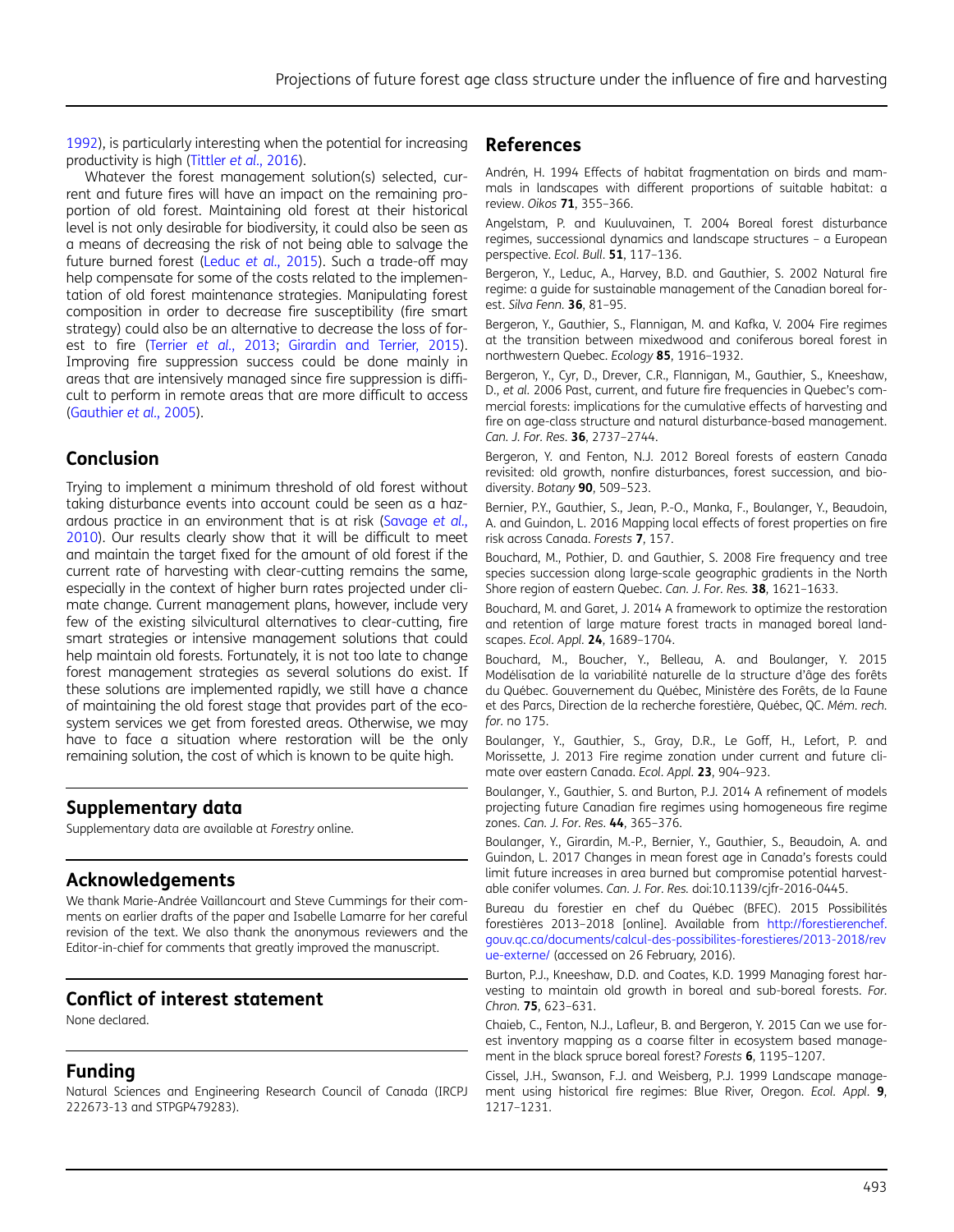<span id="page-9-0"></span>Cyr, D., Gauthier, S., Bergeron, Y. and Carcaillet, C. 2009 Forest management is driving the eastern North American boreal forest outside its natural range of variability. Front. Ecol. Environ. 7, 519–524.

Dhital, N., Raulier, F., Bernier, P.Y., Lapointe-Garant, M.-P., Berninger, F. and Bergeron, Y. 2015 Adaptation potential of ecosystem-based management to climate change in the eastern canadian boreal forest. J. Environ. Plan. Manage. 58, 2228–2249.

FAO 2015 Global Forest Resources Assessment 2015: How Have the World's Forests Changed? FAO.

Garet, J., Raulier, F., Pothier, D. and Cumming, S.G. 2012 Forest age class structures as indicators of sustainability in boreal forest: are we measuring them correctly? Ecol. Indic. 23, 202–210.

Gauthier, S., Chabot, M., Drolet, B., Plante, C., Coupal, J., Boivin, C., et al.. 2005 Groupe de travail sur les objectifs opérationnels de la SOPFEU: Rapport d'analyse. SOPFEU, Québec, QC.

Gauthier, S., Leduc, A., Bergeron, Y. and Le Goff, H. 2009 Fire frequency and forest management based on natural disturbances. In Ecosystem Management in the Boreal Forest. Gauthier S., Vaillancourt M.-A., Leduc A., De Grandpré L., Kneeshaw D.D., Morin H., Drapeau P. and Bergeron Y. (eds). Les Presses de l'Université du Québec, pp. 39–56.

Gauthier, S., Bernier, P.Y., Burton, P.J., Edwards, J., Isaac, K., Isabel, N., et al. 2014 Climate change vulnerability and adaptation in the managed Canadian boreal forest. Environ. Rev. 22, 256–285.

Gauthier, S., Bernier, P.Y., Boulanger, Y., Guo, J., Guindon, L., Beaudoin, A., et al. 2015a Vulnerability of timber supply to projected changes in fire regime in Canada's managed forests. Can. J. For. Res. 45, 1439–1447.

Gauthier, S., Bernier, P., Kuuluvainen, T., Shvidenko, A.Z. and Schepaschenko, D.G. 2015b Boreal forest health and global change. Science 349, 819–822.

Gauthier, S., Raulier, F., Ouzennou, H. and Saucier, J.-P. 2015c Strategic analysis of forest vulnerability to risk related to fire: an example from the coniferous boreal forest of Quebec. Can. J. For. Res. 45, 553–565.

Girardin, M.P. and Terrier, A. 2015 Mitigating risks of future wildfires by management of the forest composition: an analysis of the offsetting potential through boreal Canada. Clim. Change 130, 587–601.

Girardin, M.P., Hogg, E.H., Bernier, P.Y., Kurz, W.A., Guo, X.J. and Cyr, G. 2016 Negative impacts of high temperatures on growth of black spruce forests intensify with the anticipated climate warming. Glob. Change Biol. 22, 627–643.

Gouvernement du Québec. 2015 Loi sur l'aménagement durable du territoire forestier. Chapitre A-18.1.

Grondin, P., Gauthier, S., Borcard, D., Bergeron, Y. and Noël, J. 2014 A new approach to ecological land classification for the Canadian boreal forest that integrates disturbances. Landsc. Ecol. 29, 1–16.

Gustafson, E.J., Shifley, S.R., Mladenoff, D.J., Nimerfro, K.K. and He, H.S. 2000 Spatial simulation of forest succession and timber harvesting using LANDIS. Can. J. For. Res. 30, 32-43.

Hansen, J., Sato, M., Ruedy, R., Lo, K., Lea, D.W. and Medina-Elizade, M. 2006 Global temperature change. Proc. Natl. Acad. Sci. USA 103, 14288–14293.

Imbeau, L., St-Laurent, M.H., Marzell, L. and Brodeur, V. 2015 Current capacity to conduct ecologically sustainable forest management in northeastern Canada reveals challenges for conservation of biodiversity. Can. J. For. Res. 45, 567–578.

Irulappa Pillai Vijayakumar, D.B.I., Raulier, F., Bernier, P.Y., Gauthier, S., Bergeron, Y. and Pothier, D. 2015 Lengthening the historical records of fire history over large areas of boreal forest in eastern Canada using empirical relationships. For. Ecol. Manage. 347, 30–39.

Jetté, J.P., Leblanc, M., Bouchard, M. and Villeneuve, N. 2013 Intégration des enjeux écologiques dans les plans d'aménagement forestier intégré, Partie II - Élaboration de solutions aux enjeux, Québec. Gouvernement

du Québec, ministère des Ressources naturelles, Direction de l'aménagement et de l'environnement forestiers. 159 pp.

Jobidon, R., Bergeron, Y., Robitaille, A., Raulier, F., Gauthier, S., Imbeau, L., et al. 2015 A biophysical approach to delineate a northern limit to commercial forestry: the case of Quebec's boreal forest. Can. J. For. Res. 45, 515–528.

Kandziora, M., Burkhard, B. and Müller, F. 2013 Interactions of ecosystem properties, ecosystem integrity and ecosystem service indicators—a theoretical matrix exercise. Ecol. Indic. 28, 54–78.

Kneeshaw, D. and Gauthier, S. 2003 Old growth in the boreal forest: a dynamic perspective at the stand and landscape level. Environ. Rev. 11, S99–S114.

Kuuluvainen, T. 2009 Forest management and biodiversity conservation based on natural ecosystem dynamics in northern Europe: the complexity challenge. Ambio 38, 309–315.

Kuuluvainen, T. and Aakala, T. 2011 Natural forest dynamics in boreal Fennoscandia: a review and classification. Silva Fenn. 45, 823–841.

Kuuluvainen, T., Bergeron, Y. and Coates, K.D. 2015 Restoration and ecosystem-based management in the circumboreal forest: background, challenges, and opportunities. In Restoration of Boreal and Temperate Forests. 2nd edn. J.A. Stanturf (ed). CRC Press, pp. 251–270.

Landres, P., Morgan, P. and Swanson, F. 1999 Overview of the use of natural variability concepts in managing ecological systems. Ecol. Appl. 9, 1179–1188.

Lauzon, E., Bergeron, Y., Gauthier, S. and Kneeshaw, D. 2006 Fire Cycles and Forest Management: An alternative Approach for Management of the Canadian Boreal Forest. Sustainable Forest Management Network, p. 16.

Leduc, A., Bernier, P.Y., Mansuy, N., Raulier, F., Gauthier, S. and Bergeron, Y. 2015 Using salvage logging and tolerance to risk to reduce the impact of forest fires on timber supply calculations. Can. J. For. Res. 45, 480-486.

Lemprière, T.C., Kurz, W.A., Hogg, E.H., Schmoll, C., Rampley, G.J., Yemshanov, D., et al. 2013 Canadian boreal forests and climate change mitigation. Environ. Rev. 21, 293–321.

Lindenmayer, D.B., Margules, C.R. and Botkin, D.B. 2000 Indicators of biodiversity for ecologically sustainable forest management. Conserv. Biol. 14, 941–950.

Lindenmayer, D.B., Fischer, J. and Cunningham, R.B. 2005 Native vegetation cover thresholds associated with species responses. Biol. Cons. 124, 311–316. Liu, C. and Zhang, S.Y. 2005 Models for predicting product recovery using selected tree characteristics of black spruce. Can. J. For. Res. 35, 930-937.

Liu, C., Ruel, J.-C. and Zhang, S.Y. 2007 Immediate impacts of partial cutting strategies on stand characteristics and value. For. Ecol. Manage. 250, 148–155.

Mackey, B., DellaSala, D.A., Kormos, C., Lindenmayer, D., Kumpel, N., Zimmerman, B., et al. 2015 Policy options for the world's primary forests in multilateral environmental agreements. Cons. Lett. 8, 139–147.

Messaoud, Y., Bergeron, Y. and Asselin, H. 2007 Reproductive potential of balsam fir (Abies balsamea), white spruce (Picea glauca), and black spruce (P. mariana) at the ecotone between mixedwood and coniferous forests in the boreal zone of western Quebec. Am. J. Bot. 94, 746-754.

Moore, T.Y., Ruel, J.-C., Lapointe, M.A. and Lussier, J.-M. 2012 Evaluating the profitability of selection cuts in irregular boreal forests: an approach based on Monte Carlo simulations. Forestry 85, 63–77.

Nakicenovic, N., Davidson, O., Davis, G., Grübler, A., Kram, T., Rovere, E.L. L., et al. 2000 IPCC Special Report on Emission Scenarios. Cambridge University Press.

Pelletier, G., Dumont, Y. and Bédard, M. 2007 SIFORT: Système d'Information FORestière par tesselle. Manuel de l'usager. Ministère des Ressources naturelles et de la Faune.